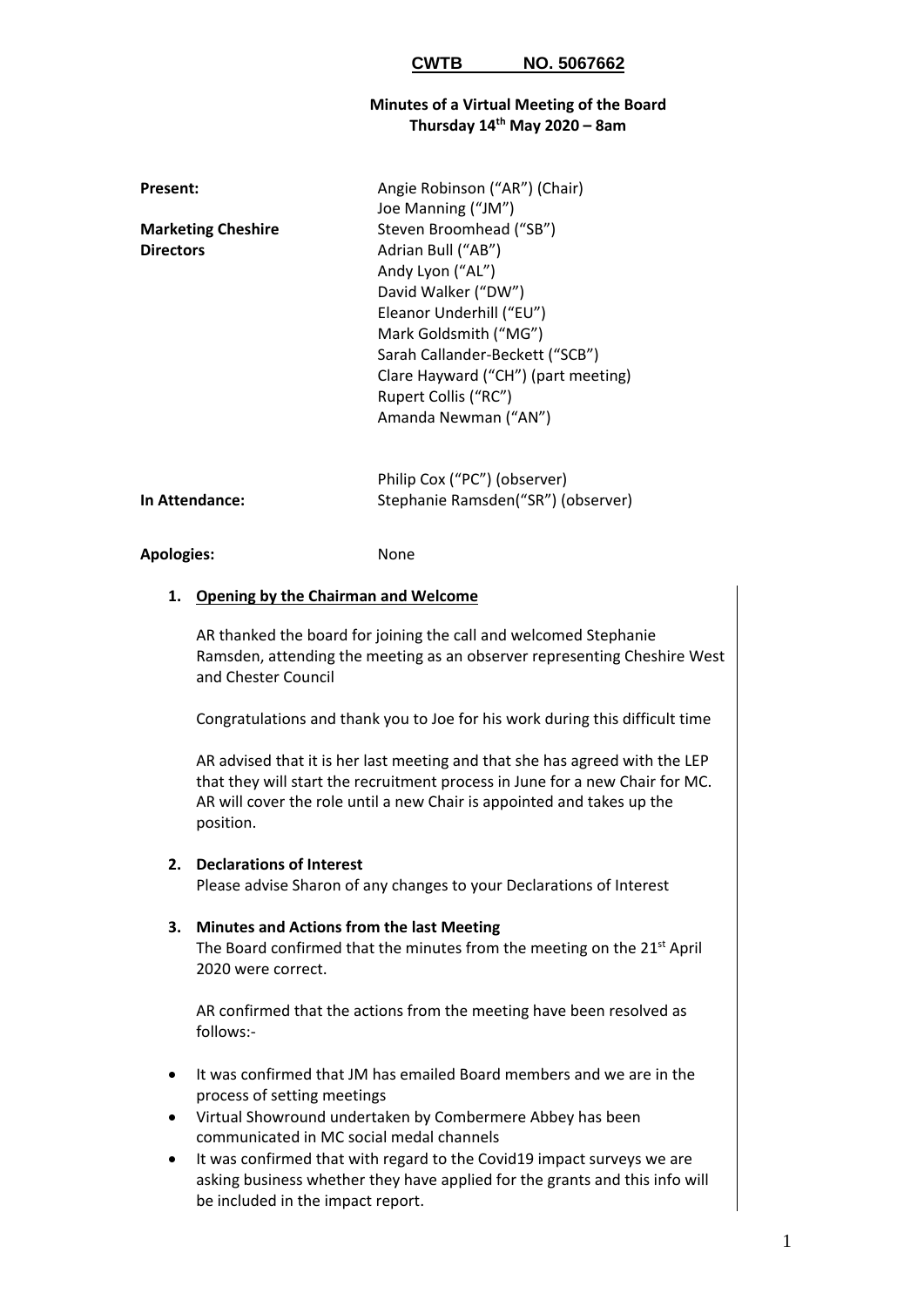| $\bullet$<br>$\bullet$<br>$\bullet$ | It was confirmed that a 12 month cashflow and reforecast has been<br>produced and has been included in the board papers<br>It was confirmed that we have approached DMOs and this information is<br>included within the Board pack<br>Joe has been working with Catherine Walker regarding PR and working with<br>the media                                                                                                                                                                                                                                                                                                                                                                                                                                                                                                                                                                                                                                                                                                                                               |                         |
|-------------------------------------|---------------------------------------------------------------------------------------------------------------------------------------------------------------------------------------------------------------------------------------------------------------------------------------------------------------------------------------------------------------------------------------------------------------------------------------------------------------------------------------------------------------------------------------------------------------------------------------------------------------------------------------------------------------------------------------------------------------------------------------------------------------------------------------------------------------------------------------------------------------------------------------------------------------------------------------------------------------------------------------------------------------------------------------------------------------------------|-------------------------|
| 4.                                  | <b>Board Briefing Note / CEO Report</b><br>JM thanked AR for her commitment to the Board over the past 10 years                                                                                                                                                                                                                                                                                                                                                                                                                                                                                                                                                                                                                                                                                                                                                                                                                                                                                                                                                           |                         |
|                                     | JM referred Board members to the report circulated with the Board pack<br>and highlighted the following:                                                                                                                                                                                                                                                                                                                                                                                                                                                                                                                                                                                                                                                                                                                                                                                                                                                                                                                                                                  |                         |
|                                     | Work is focussed around Covid activity over 4 thematic areas and<br>٠<br>we have started to build recovery plans<br>Trusted -the first webinar with partners was held this week which<br>٠<br>included updates from VisitBritain and the Growth Hub<br>We are now looking to provide practical advice to Partners via a<br>$\bullet$<br>programme of webinars on a sector by sector approach<br>Profile -website traffic has increase by 40% in comparison to last<br>week<br>We have received an Increase in national and local press enquiries<br>as a result of our social media coverage<br>Recovery - we are running 2 collaborative campaigns, Destination<br>٠<br>Chester and Destination Cheshire. The campaigns will be run in line<br>with government guidelines and one of our key messages with be<br>safety and wellbeing.<br>We have put a hold on any recruitment and have Furloughed the<br>VIC zero hour employees. Current roles within the business have<br>been repurposed and we do not have plans to furlough additional<br>employees at this time. |                         |
|                                     | It was agreed that we should aim to review the board strategy in the next<br>few months - JM/SP to review dates                                                                                                                                                                                                                                                                                                                                                                                                                                                                                                                                                                                                                                                                                                                                                                                                                                                                                                                                                           | <b>Actions</b><br>JM/SP |
|                                     | SCB felt that the number of Board meetings throughout the year should be<br>increased to include additional virtual meetings. This will be reviewed as<br>part of the Board Strategy                                                                                                                                                                                                                                                                                                                                                                                                                                                                                                                                                                                                                                                                                                                                                                                                                                                                                      |                         |
|                                     | PC emphasised the importance of providing partners and consumers with<br>the assurance that Cheshire and Warrington is safe, with particular<br>emphasis on the Chester Christmas Market. SR advised that further<br>guidelines have been issued by government which include markets which is<br>being reviewed by CW&C. SR will update when further information is<br>available                                                                                                                                                                                                                                                                                                                                                                                                                                                                                                                                                                                                                                                                                          |                         |
|                                     | AR felt a more flexible approach should be put in place for stall holder<br>bookings for the Christmas Market.                                                                                                                                                                                                                                                                                                                                                                                                                                                                                                                                                                                                                                                                                                                                                                                                                                                                                                                                                            |                         |
|                                     | SB questioned the messaging to consumers in relation to visiting Cheshire.<br>JM advised that are messaging to consumers is visit Cheshire (soon) as<br>opposed to advising people not to visit Cheshire, we will review this early<br>June. Target market is local only at the moment and our campaign will be<br>aligned against business opening.                                                                                                                                                                                                                                                                                                                                                                                                                                                                                                                                                                                                                                                                                                                      |                         |
|                                     | AB stated that we need to recognise that we have a strong population<br>within Cheshire and need to balance this in our messaging                                                                                                                                                                                                                                                                                                                                                                                                                                                                                                                                                                                                                                                                                                                                                                                                                                                                                                                                         |                         |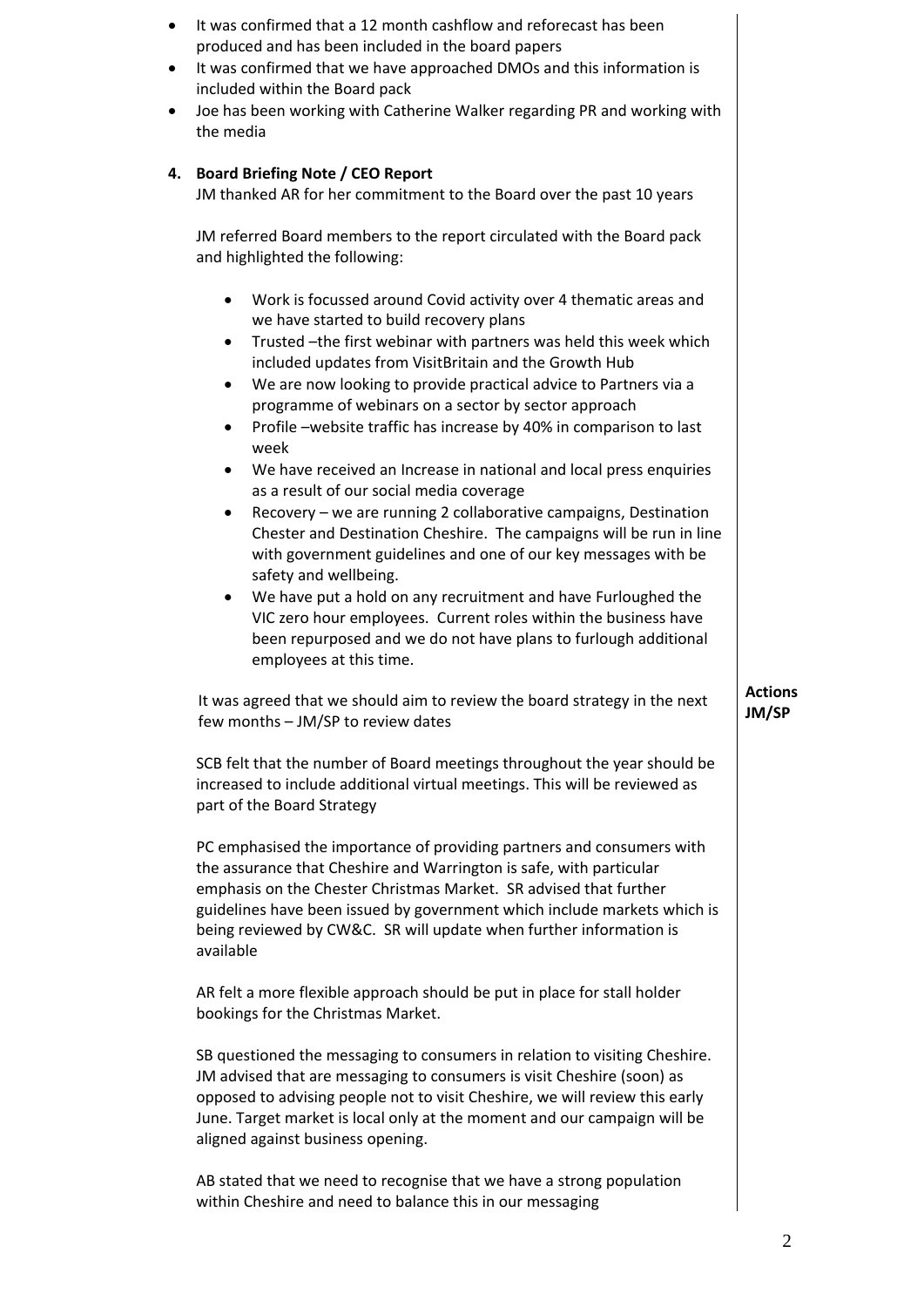## **5. 2019/20 Q4 Financial Report**

DW referred Board members to the end of year report included within the board pack and ran through the key elements of the report advising that the Audit Committee have approved the end of year accounts to be sent to the Auditors. The statutory accounts will be presented at the next Board meeting for Board approval

# **6. Cashflow and reforecast**

JM introduced the paper and advised on the following

- The reforecast is built around 2 scenarios. However, this does come with a significant health warning that we are looking a long way into the future on cashflow and need to continue to review our assumptions. The model will continue to be developed with the Audit team.
- JM emphasised that the relationship with the LEP and our Local Authorities provides us with some certainty in the first and second quarters of the year. We may have to review the situation in the second half of year if we do not have any additional income, we may need to make further decisions on cost mitigation.
- We have only included income that we are confident in receiving in the reforecast

PC advised that the LEP view is that its income is there to invest into the economy and MC has an important role in the recovery.

AR stated that the Board will need to consider where it wants to position itself going forward, would not want to go below the line into reserves

AN questioned what the broader picture table of outgoings where

JM advised this consists of consultants' fees spent on design and social media work, and we will at a future date look to bring the design work in house, however it would be prudent to manage as we are at the moment.

## **7. Cheshire and Warrington Economic Resilience and Recovery**

PC advised that we are dividing work into 3 phases

- Emergency response
- Restart workshop taking place to look at a restart plan which JM will be leading on. Primarily about enabling businesses to be Covid secure and making sure Cheshire &Warrington is safe for residents and visitors.
- Medium Term Recovery Plan starts from the Local Industrial Strategy and reviewing what has changed as a consequence of Covid.

It was confirmed that the LEP and MC are working closely in partnership with public sector and business to put plans in place for restart and recovery

JM added in relation to the restart plan it will be economy wide but very conscious on how hard the Visitor Economy has been affected. It is Important that this is a shared plan that the local authorities across the region can sign up to.

AN asked if there is an opportunity to be seen as an organisation to assist